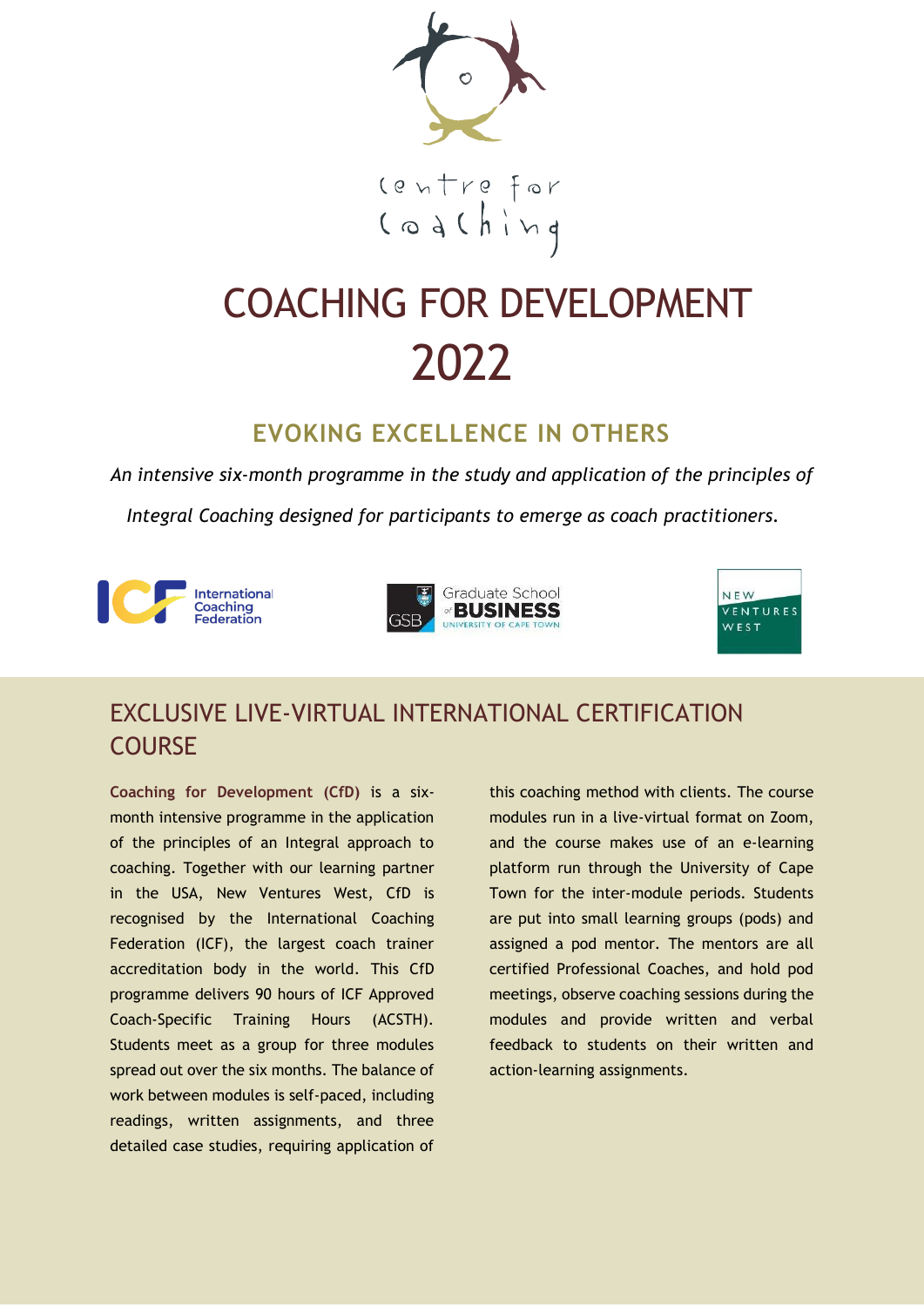

During all virtual face-to-face modules, the pod mentors, as well as additional Professional Coach faculty, will be present full time to ensure that each student receives as much personal attention as possible during their time with us. We are proud to be able to say that our live-virtual student / faculty ratio stands at about 4:1. This means that no matter how large or small our classes are, you are guaranteed to receive a significant amount of individual and small group interaction and support from our highly experienced coach faculty.

Close contact is maintained with course participants through letters and betweenmodule assignments, especially while participants are implementing their client coaching programmes.

Essentially, this course is an intensive coach training and apprenticeship programme designed for participants to emerge as coach practitioners in their areas of work.

**Proudly South African**: We are proud to be the first coach training organisation in Africa to have been founded at a university 20 years ago, and one of the longer-standing coach training institutions worldwide, not only on the African continent. We have spent years understanding the complexities of our diverse nation, continent and planet, and how to weave this into the way we teach and the way we coach. We take care to raise this as a continuing dialogue within the faculty and the

student body and to encourage openness and deep conversation. Over the years, we have been privileged to be able to work with an enormously diverse array of students and graduate coaches, many of whom now grace our programmes as highly skilled faculty. Many international applicants come to us precisely because they seek a learning environment that is rich with diversity. Now, more than ever, this is being recognised across the globe as a truly critical aspect to any studies involving personal development and interacting with other human beings.

The global pandemic continues to impact all of our lives. We have realised that it is not feasible to do this work physically face-to-face in the intimate and confidential way that coaching and coach training demands, whilst still maintaining social distancing and proper hygiene such as masks etc. Our programmes have therefore all been converted to an online, virtual face-to-face learning format. On our pilot programmes, we have discovered that with careful preparation we are able to provide a truly remarkable and profound learning experience through the skillful use of the Zoom platform that allows for multiple breakout rooms, privacy, personalized teaching and conversation. We have seen how deeply people share and connect online when the conditions are right. Our virtual design also results in us bringing on board additional professional coach faculty members to enable these breakout rooms to be so impactful.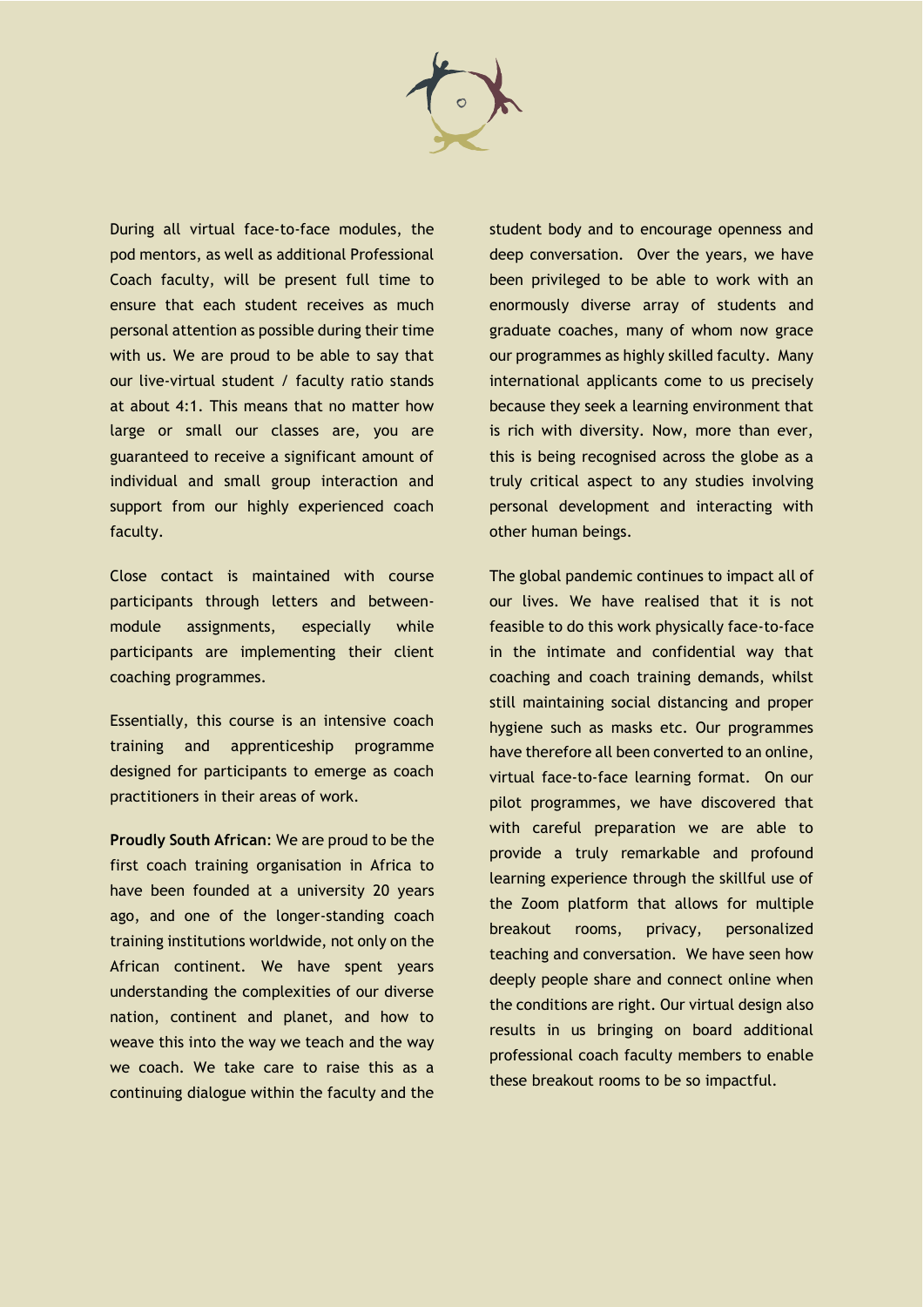### PURPOSE & OUTCOMES

- **•** Participants learn and apply a rigorous coaching method throughout a six-month period.
- Participants leave the programme able to design, present and conduct coaching programmes.
- **•** Participants develop a deeper awareness of their own development needs, by undertaking a personal development programme, and receive support as they undertake their development practices.

### SKILLS ACQUIRED

- **•** How to see the world (Structure of Interpretation) through someone else's eyes and consequently speak in a way that others can hear and understand.
- **•** How to skillfully coach people along the continuum of performance from unacceptable to outstanding so that performance continues to improve as people build competencies necessary to support their growth.
- **•** How to make grounded, behaviour-based assessments of the competencies of others and ourselves.
- **•** How to design, present and conduct short- and longer-term coaching programmes.
- **•** Develop a contextual understanding of the differences between teaching, counselling, managing, leading, mentoring and coaching, and when to use each type of intervention.
- **•** How to use the integral approach and associated models to observe and understand the behaviour of others.
- **•** How to coach people effectively in the midst of resistance and change.
- **•** How to respond authentically to clients without using techniques or canned answers.

### TARGET AUDIENCE

- People interested in evoking excellence in others while also being open to receiving coaching themselves so they too can bring forward excellence in their own endeavours.
- **•** People willing to freely question their assumptions and try out new methods.
- **•** People in leadership positions wanting to support and sustain the development of new competencies in their staff.
- **•** People in organisations working as advisors, coaches, and specialists supporting human resource development.
- **•** Consultants and private practitioners wanting to deepen or develop their coaching skill set as they support client growth.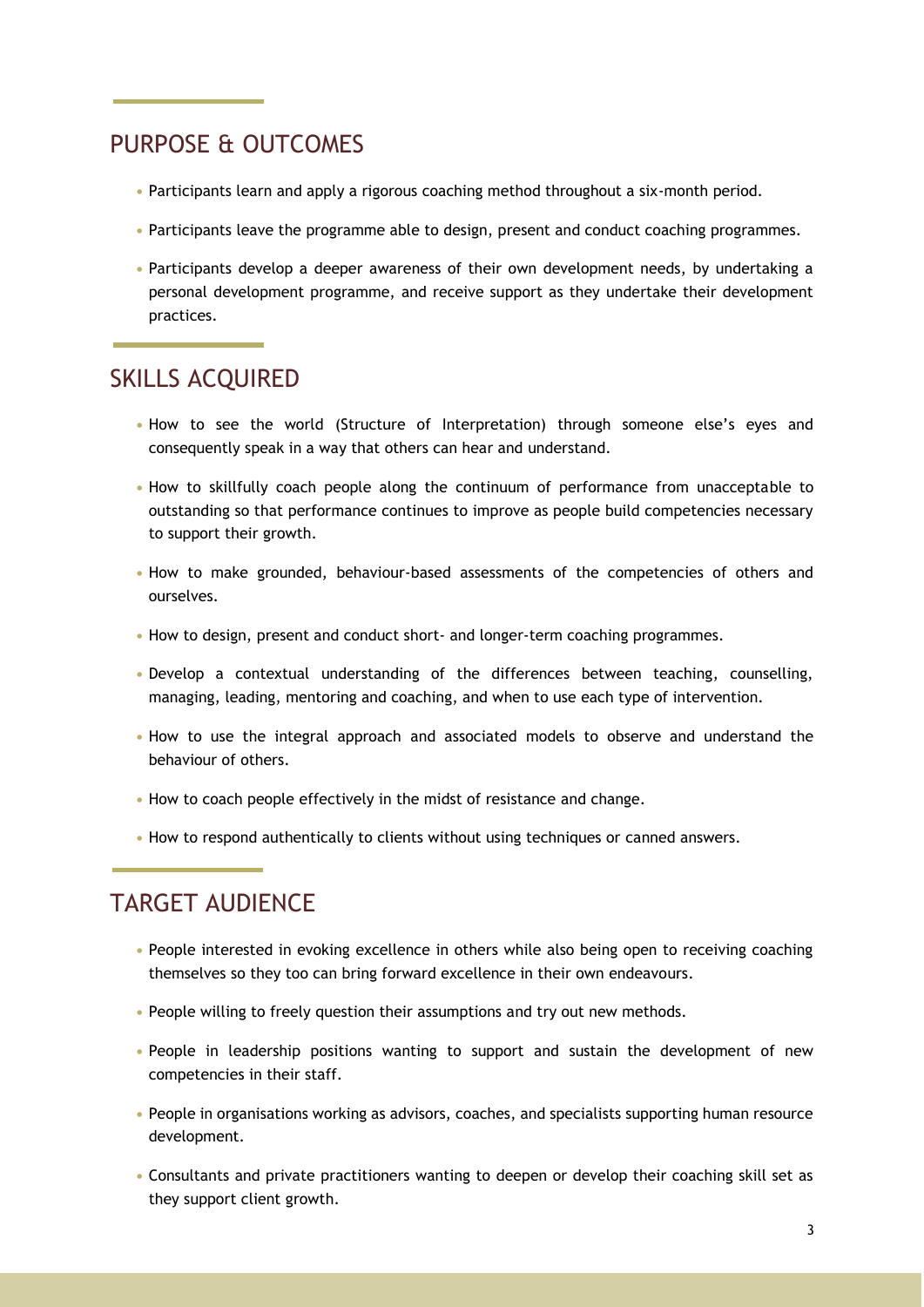## MODULAR STRUCTURE OF COACHING FOR DEVELOPMENT

| <b>MODULE 1:</b>                                                                                                                                                                                                                                      | <b>MODULE 2:</b>                                                                                                                                                                                                                                                                                | <b>MODULE 3:</b>                                                                                                                                                                                                   |
|-------------------------------------------------------------------------------------------------------------------------------------------------------------------------------------------------------------------------------------------------------|-------------------------------------------------------------------------------------------------------------------------------------------------------------------------------------------------------------------------------------------------------------------------------------------------|--------------------------------------------------------------------------------------------------------------------------------------------------------------------------------------------------------------------|
| <b>FOUNDATIONS OF COACHING</b><br>$(3$ DAYS)                                                                                                                                                                                                          | <b>EXTENDING COACHING</b><br><b>IMPACT</b><br>$(3$ DAYS)                                                                                                                                                                                                                                        | <b>DEEPENING COACHING</b><br><b>PRACTICE</b><br>$(2$ DAYS)                                                                                                                                                         |
| Pre-course work:<br>Autobiography<br>Introduction to course and<br>participants<br>Module immersion in:<br>• The philosophical<br>underpinning of Integral<br>Coaching<br>• The flow of coaching<br>• Coaching models<br>• Development plan for the 6 | • Understanding who YOU are<br>and how you show up in the<br>world and its impact on your<br>coaching<br>• Coaching through language<br>• Deepening coaching practice<br>• Live coaching demo<br>• Coaching with peers<br><b>Between Modules:</b><br>• Personal Development<br><b>Practices</b> | • Somatics: Dealing with the<br>body and behaviour in<br>coaching<br>• Learn to design complex<br>coaching interventions<br>• Coaching job-shop<br>• Coaching with peers<br>• Continuing development as a<br>coach |
| months<br><b>Between Modules:</b>                                                                                                                                                                                                                     | • Continue live coaching cases<br>• Reflection 3: Contribution                                                                                                                                                                                                                                  |                                                                                                                                                                                                                    |
| • Personal Development<br><b>Practices</b>                                                                                                                                                                                                            | • Reflection 4: Internal<br>Conversations                                                                                                                                                                                                                                                       |                                                                                                                                                                                                                    |
| • Start live coaching cases<br>• Reflection 1: Characteristics<br>• Assignment 1: Case Study<br>• Reflection 2: Life Review                                                                                                                           | • Assignment 2: Case Studies 2<br>43<br>• Completion Letter                                                                                                                                                                                                                                     |                                                                                                                                                                                                                    |
|                                                                                                                                                                                                                                                       |                                                                                                                                                                                                                                                                                                 |                                                                                                                                                                                                                    |

#### **Become a certified coach and benefit from personal development**

When you enroll in CfD, you join a group of participants who study, learn, and coach together for over 6 months and quickly form a supportive learning community. The curriculum blends a rigorous course of study with hands-on practice and attention to participants' own individual development.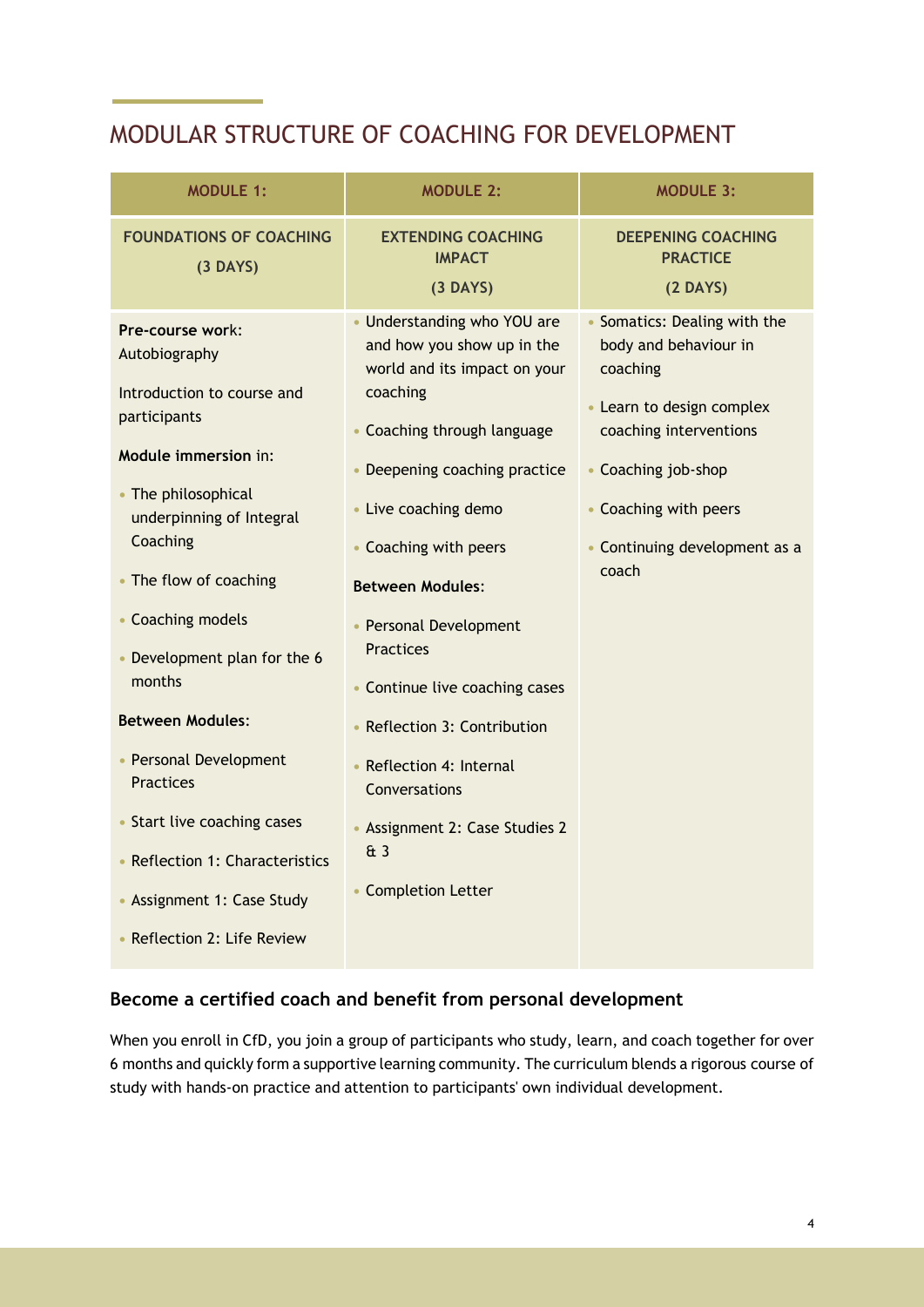The course is structured in the following way:

- **•** CfD is organized around three, virtual face-to-face modules of three days each for modules 1 & 2, and two days for module 3.
- **•** These modules are intensive, immersive experiences where you learn theoretical principles, apply these to yourself and to your fellow participants, and where you receive frequent Professional Coach Faculty attention in small breakout rooms. (Our Faculty–Student ratio is around 1:4, which is very high and ensures hands-on teaching and support in the moments of learning).

Days run from 10h00 to 17h45 SAST/CEST, with a 1-hour afternoon break to eat lunch, walk, rest and recharge.

- **•** In between modules, you complete written case study assignments, coach clients, and undertake your own individual development by doing written reflective practices.
- **•** As you engage in these activities, you draw upon the support of small learning groups called Pods. Each Pod works together and is assigned a Pod Mentor. These learning Pods meet at least monthly and form important places of discussion, learning and support with each other and your Pod Mentor, who is also responsible for your written case study assignment feedback.

### LIVE-VIRTUAL LEARNING SOLUTION – A GREAT SUCCESS

The onset of Covid-19 has required that we re-invent our face-to-face offerings – and they work. We have successfully redesigned our programmes and moved to a 'Live-Virtual Learning' approach. Our students have appreciated and confirmed that we are able to give this CfD programme the same depth, experience and level of personal engagement that we do with our physical face-to-face programmes – in fact, in some areas, there is even greater personal engagement:

- **•** Adding additional local and international certified Professional Coaches as faculty members from South Africa and Europe to further enhance the experience and the diversity of thought, as well as to allow for smaller learning pods and individual support throughout the programme.
- **•** Adhering to our pedagogical imperatives of working with our students in an integral way mind, heart and body even if it is online – all of this is entirely possible, e.g., we stop every hour for a short body break and/or body practice; in this way much of the usual 'zoom fatigue' is avoided.
- **•** Adapting our teaching and learning approach on how adults learn to a virtual environment. E.g., we keep the theoretical parts short and emphasize small-group work where we apply the principles to self and other. We encourage an environment of learning that is challenging yet non-judgemental; we expect high standards, yet we celebrate mistakes as opportunities to learn. Perhaps the best way to put it is: we adopt a coaching approach in our teaching style.
- **•** Testing various virtual platforms our preference remains ZOOM which provide multiple options, enabling us to keep our students deeply engaged in this process.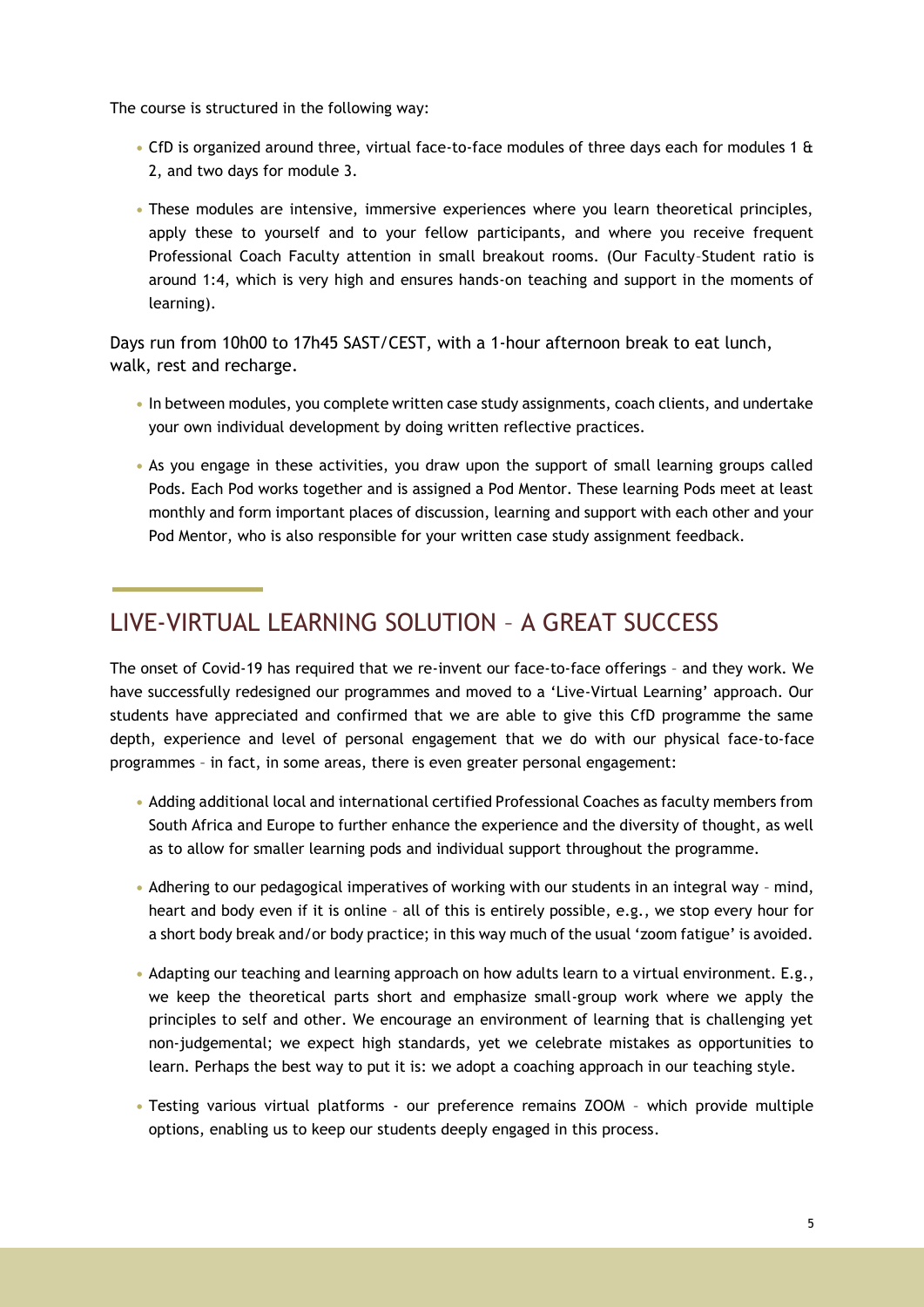The feedback so far has been more than gratifying:

*"*Thank you for providing a course that has resulted in me finding not only new skills, but also a new way of being. Thank you especially for the innovation and dedication that you and the wonderful members of your faculty have shown - it is such an excellent modelling of how we are to be in this world. Was about to say it goes without saying..., but I will stop and say, before I go, that I received enormous value from the course, and that I think you and those members of faculty who gave of their time and input to guide us are providing a service that is truly noteworthy and necessary for future-proofing. Thank you to you all.*" Robin Allen, Head of Clinical Services, Lentegeur Psychiatric Hospital - CfD 2020* 

"Thank you for the leadership on this course. I enjoyed my learning journey so much – I feel I am building a real competence to deliver much needed value. I have made many connections; these would not have happened had I not attended the course. Along with a coaching practice, one of the gifts that emerged is my appreciation of John Shotter." *Prof Kosheek Sewchurran A/Prof*  Leadership & Strategy as Practice (L-A-P), Program Director, Executive MBA, UCT GSB - CfD *2020*

"Accessible in any location. The online CfD offering is an excellent example of adapting to change in real time - well done!" *Mary Griffiths - CfD 2020*

"Zoom gave us the ability to coach and be observed without losing any sense of being in the room just with a coachee or coach. I think it is one of the best things to come out of the pandemic!" *Anonymous - CfD 2020*

"It really was excellent. I've been lucky enough to experience many different courses around the world and this was truly world class" *Ed Brand (Head of Transaction Management)* – *CfD 2021*

"A lot of information but very well structured. Great community. Right balance of theory and practice" *Anna Semenova (Corporate Communications Manager)* - *CfD 2021*

"This has been a truly life changing experience for me. Excellent course outlay, design and flow. The intensity time, followed by regular breaks was brilliant. The frequency of breakout groups, with different people, was great. Pace of the days was excellent. "Diving" into coaching practice was the best way to get started! Organisation and staying on time was absolutely brilliant. Faculty presentations and method of teaching was brilliant" *Tim Borland* – *CfD 2021*

"Mind blowing! I cannot believe how much was covered in three days and the way it was delivered and explained was amazing. It was initially very overwhelming but the way all the coaches and faculty held us through the 3 days made it so much easier for us to feel safe to open up to this new thinking and allow us to take in all that was so beautifully presented and taught. Thank you" *Bridgette Vonburn (Conference Manager)* - *CfD 2021*

Until such time that we can engage without social distancing and masks, we will remain a livevirtual teaching organisation.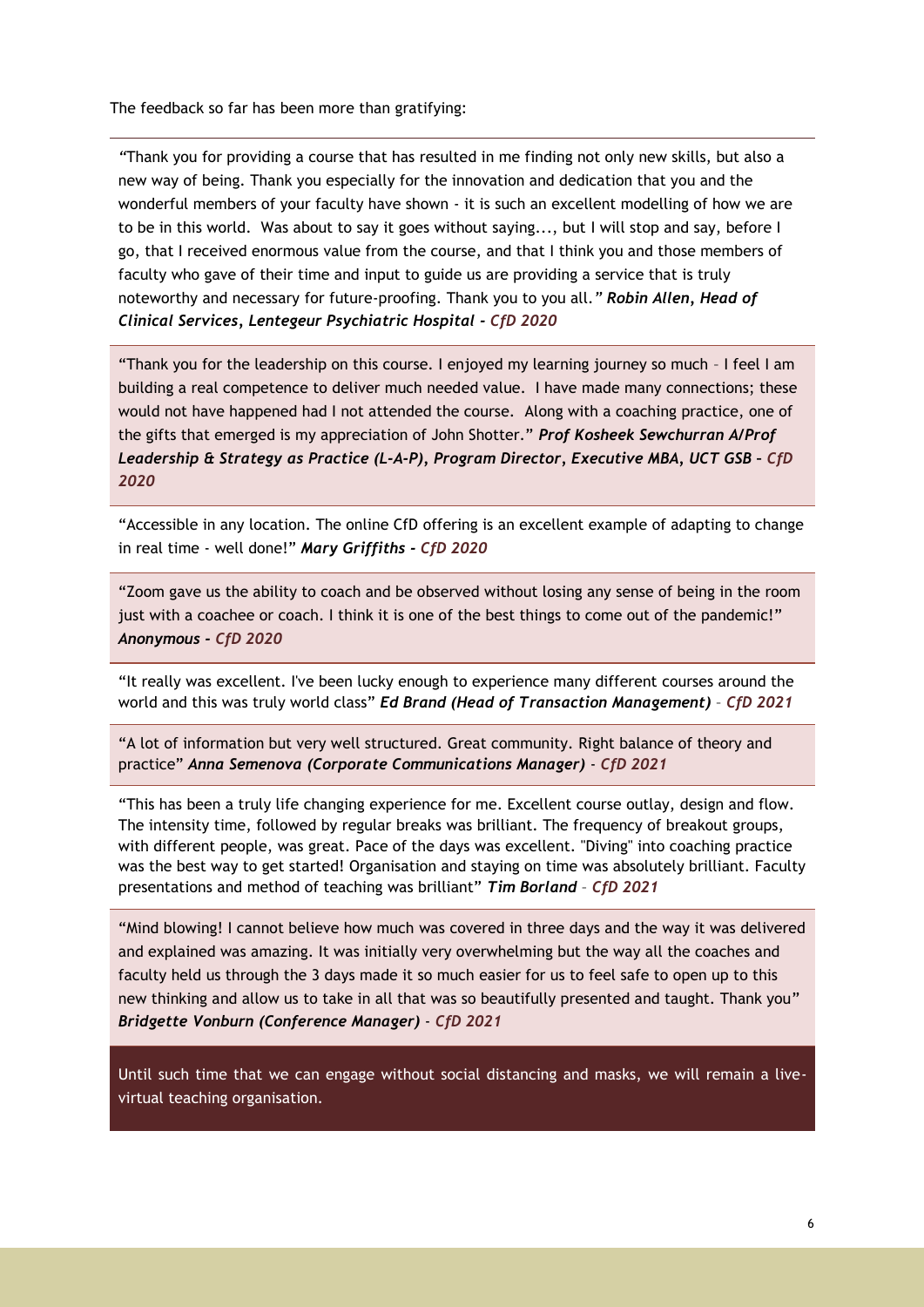# PROGRAMME DETAILS

### Course Dates:

You are required to be present for all days of all modules to certify. Please make sure you are available for the full days for each of these modules. The work is intensive and requires your full attention. We will use the Zoom platform, so you will need a reliable and high-speed internet connection, as well as backup systems or plans should you experience power outages.

|          | <b>CFD 1 - 2022</b>    | <b>CFD 2 - 2022</b>  | CFD 3 - 2022          |
|----------|------------------------|----------------------|-----------------------|
| Module 1 | 22 - 24 February 2022  | 06 - 08 April 2022   | 24 - 26 August 2022   |
| Module 2 | 20 - 22 April 2022     | 13 - 15 June 2022    | 26 - 28 October 2022  |
| Module 3 | 07 - 08 September 2022 | 13 - 14 October 2022 | 27 - 28 February 2023 |

### Tuition fees

These fees include all three modules including extensive faculty engagement, textbook, electronic materials provided on our world-class GSB online platform, monthly pod meetings and issuing of certificates from UCT and the ICF-accredited Centre for Coaching.

Please note that this fee structure is in line with the University of Cape Town policy that students from South Africa pay lower rates than students from elsewhere in the world.

The Centre for Coaching has a passion and a vision to promote coaching in Africa as a whole, and so we have extended this rate to all people living and working in Africa.

All individuals from other continents will be charged our international rates through the Centre for Coaching, Switzerland.

#### **2022 rate ONLY for applicants living and earning in Africa:**

| Rate                                                          | R59,500 excluding VAT (R68,425 incl VAT) |
|---------------------------------------------------------------|------------------------------------------|
| *Non-refundable, non-transferable deposit to<br>secure a seat | R9,000 excluding VAT                     |

\*Deposit is required before the start of the course to secure your seat, as the courses fill up quickly. If your application is not accepted, your deposit will be returned. If it is accepted and you cancel your booking, or do not attend the course, we will retain your deposit.

Course fees are payable in full before the start of the course. Payment plans are also available please email [apply@centreforcoaching.co.za](mailto:apply@centreforcoaching.co.za) for further details.

Please note that once you start the course, full fees remain payable, even if you drop out.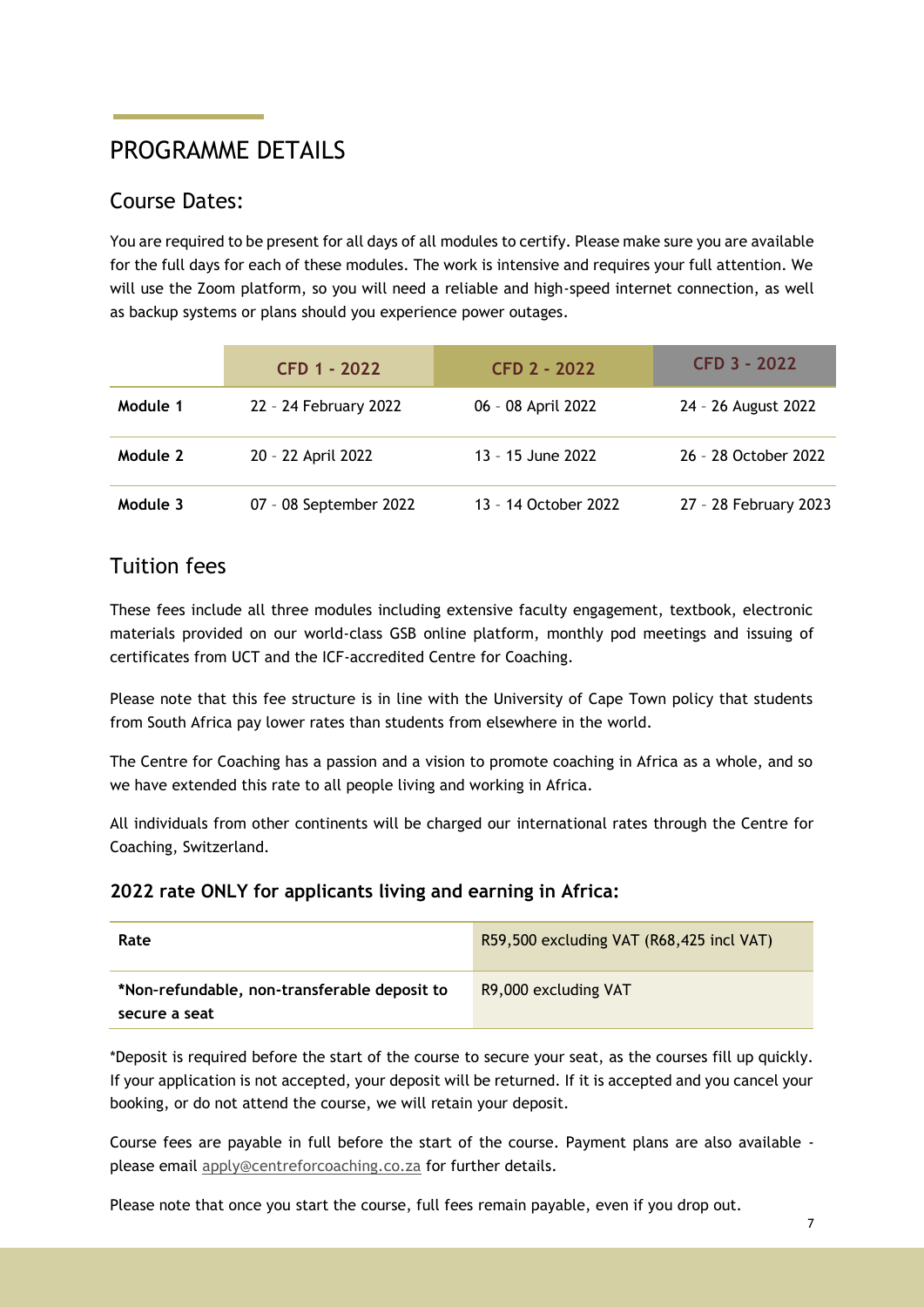#### **2022 international rate for all other applicants:**

| Rate                                                          | CHF4,500      |
|---------------------------------------------------------------|---------------|
| *Non-refundable, non-transferable deposit to<br>secure a seat | <b>CHF300</b> |

*Note: The Swiss Centre for Coaching is registered as a teaching company, and VAT is not payable on further education in Switzerland.* 

\*Deposit is required before the start of the course to secure your seat, as the courses fill up quickly. If your application is not accepted, your deposit will be returned. If it is accepted and you cancel your booking, or do not attend the course, we will retain your deposit.

Course fees are payable in full before the start of the course. Payment plans are also available please email [info@centreforcoaching.ch](mailto:info@centreforcoaching.ch) for further details. Please note that once you start the course, full fees remain payable, even if you drop out.

### THE APPLICATION PROCESS

#### **For all applicants living and earning in Africa:**

To apply, email [apply@centreforcoaching.co.za](mailto:apply@centreforcoaching.co.za) to receive a link to your online application form.

For more information visit [www.centreforcoaching.co.za](https://centreforcoaching.co.za/programmes/open-courses/coaching-for-development/) or contact Bianca Fletcher on +27 82 391 9093 or [bianca.fletcher@centreforcoaching.co.za](mailto:nico.klue@centreforcoaching.co.za)

#### **For all other applicants:**

To apply, email [info@centreforcoaching.ch t](mailto:info@centreforcoaching.ch)o receive a link to your online application form.

For more information visit [www.centreforcoaching.ch](https://centreforcoaching.ch/course/cfd/) or contact Marysia Magalhaes on +41 78 742 9703 or [marysia@centreforcoaching.ch](mailto:marysia@centreforcoaching.ch)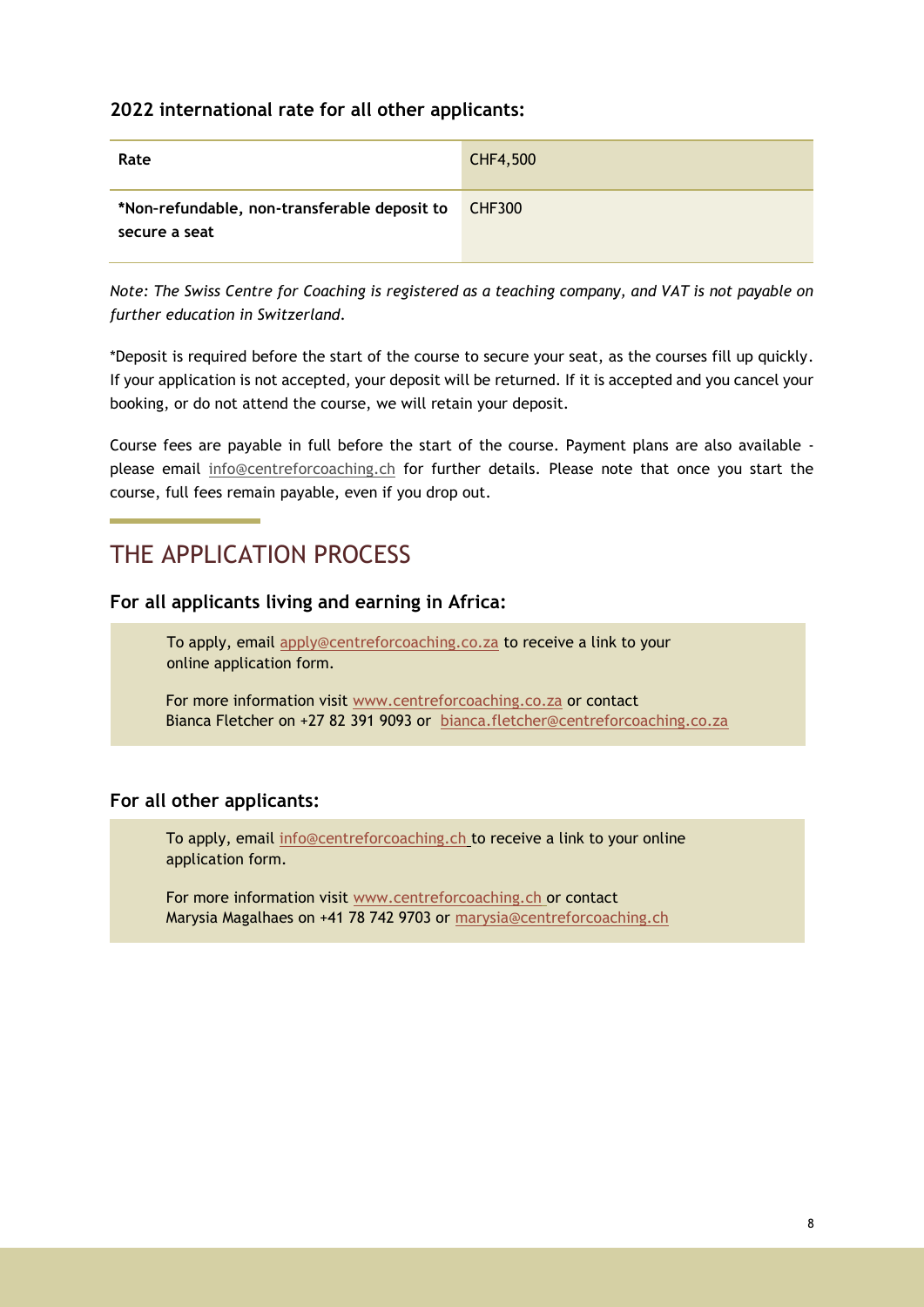### WHO WILL SUPPORT YOU?

Learning to coach is not something we can do alone. Throughout the programme, you receive support from the staff at the Centre for Coaching, the CfD faculty and your classmates in several ways:

You participate with your learning pod. This pod meets together virtually on a regular basis in between modules. The focus of pod meetings evolves during the year from students' personal development to the models and practices of Integral Coaching to students' experiences coaching clients. Each pod is assigned a Pod Mentor, who is an Integral Professional Coach, with a minimum of an ICF ACC credential, who is there to support you and the pod.

You receive written feedback from your Pod Mentor on your case study submissions of different coaching programmes that you conduct with your clients, and this will give you insight as to how closely your own coaching methodology is aligned with the integral coaching principles that you have been taught.

Individual participants often pair up with each other informally around particular issues of mutual interest. We encourage you to 'buddy-up' with a self-chosen partner.

### PLANNING YOUR TIME

The CfD involves a substantial investment of time and attention. In addition to the two, three-day modules and the one, two-day module, participants report that they spend an average of two to four hours per week on activities (reading, writing, coaching) related to the programme. It is for this reason that we encourage you to look closely at your schedule for the next year and ask two questions.

- *Can I make a commitment to this programme?*
- *How do I need to structure my time — and do I need to give up any of my current activities — to make this possible?*

Participants who take the time to skillfully explore these questions find a way to integrate the course into their lives (and to integrate their lives into the course). When they experience breakdowns  $$ when life intrudes on their best-laid plans — they ask their classmates and the faculty for support in resolving these breakdowns.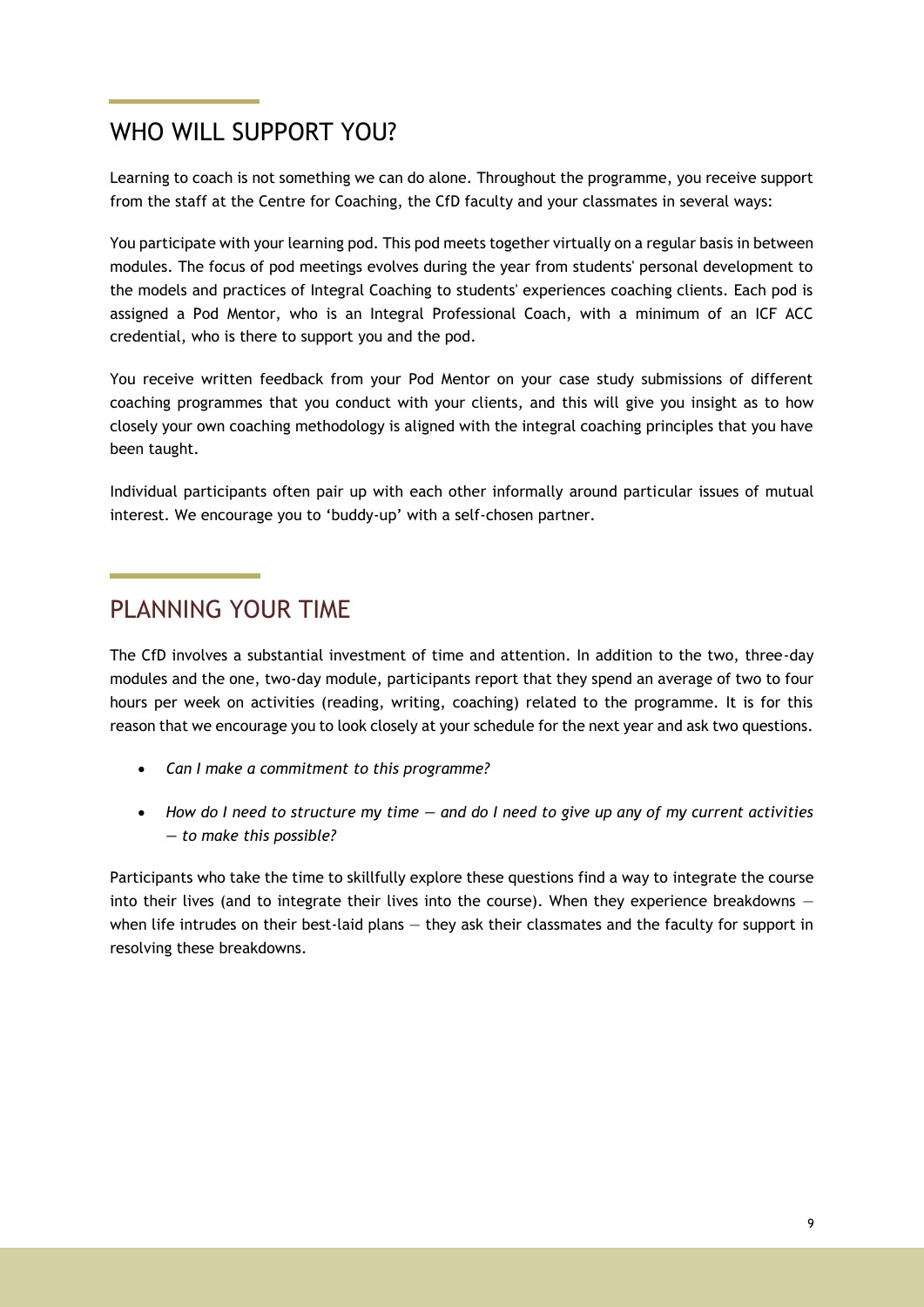# CENTRE FOR COACHING

The Centre for Coaching, established in South Africa in 2002, is situated at the UCT (University of Cape Town) Graduate School of Business (GSB) - Africa's leading business school. Our courses form part of the GSB Executive Education suite of offerings and are informed by both academic rigour and coaching practice. The South African office of the Centre for Coaching is located at the GSB campus and integrates seamlessly into the tertiary institution's activities. In twenty years, it has become a primary coach training institution and a respected home of coaching theory.

Through the Centre for Coaching (Switzerland), we have been offering both our credentialed coach training courses and leadership interventions in Europe since 2014. Our purpose is to develop topquality one-on-one executive coaches as well as leaders who want to build coaching skills. For the emerging industry of coaching to mature and gain the respect of business and individuals in South Africa and globally, there needs to be structure. The Centre for Coaching aims to support the development of this structure by being the de facto standard and benchmark for coaching excellence. We do this in three different ways:

- **•** Our public coach training programmes are accredited through the International Coaching Federation (ICF).
- **•** The theoretical underpinnings of our work and our teaching methodologies are aligned with the academic rigour required at the UCT Graduate School of Business (GSB).
- **•** We partner with New Ventures West (NVW), one of the top coaching schools in the USA that has over 30 years of experience in teaching this style of coaching (integral coaching). This programme is part of a global network of NVW-accredited coach training schools that teach integral coaching with CfD and PCC programmes in Argentina, Canada, France, Singapore, South Africa, Switzerland, the UK and of course the USA.

A key focus over the years has been on the development of the Integral Coaching Philosophy and its application to leadership. Today, we can say with confidence that our integral leadership interventions, together with coaching, have become a recognised and successful business process for international corporations and organisations.

The Centre for Coaching goes about this in a number of different ways:

- **•** We offer top-caliber one-on-one executive coaches to those individuals and organisations seeking coaching
- **•** We consult to organisations wishing to invest in leadership development
- **•** We consult to organisations wishing to experience a transformational culture shift
- **•** We conduct research into the work we do both in corporate rollouts and in our teaching. More about the Centre for Coaching, its offerings, philosophy and approach can be found on our websites: www.centreforcoaching.co.za or [www.centreforcoaching.ch](http://www.centreforcoaching.ch/)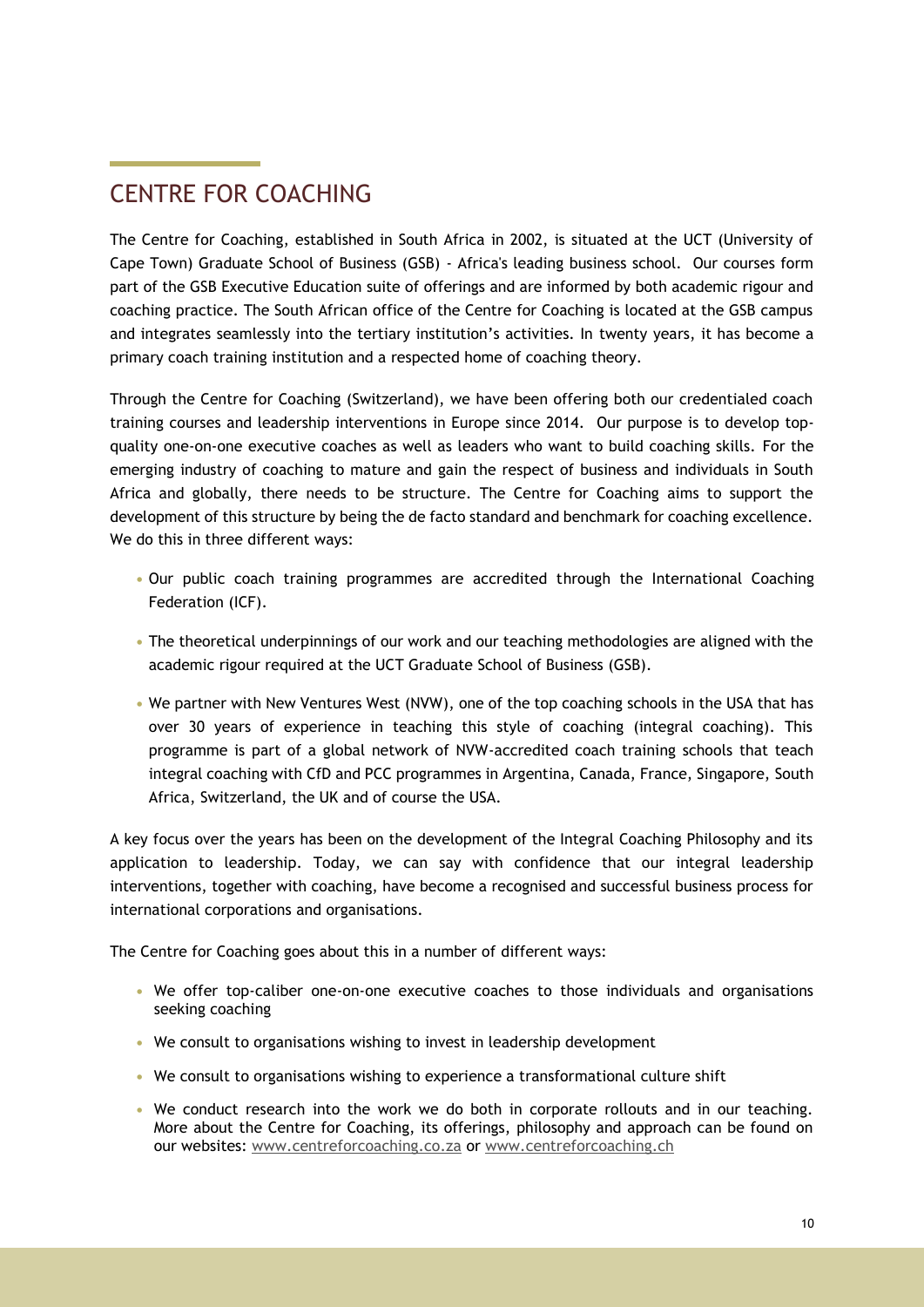### **TEACHING FACULTY**

**Janine Ahlers** is a Master Certified Coach and Director of the Centre for Coaching, a centre for excellence situated at the UCT Graduate School of Business (GSB). Janine is Director of three organisations: Centre for

Coaching South Africa, CfC Consulting (Africa, Middle East and Europe) and Centre for Coaching (Switzerland). She also holds the position of Senior Lecturer at the GSB, lecturing in Coaching and Leadership Development to MBA and Executive Education students. She has delivered and published research papers at academic peer-reviewed conferences and has published book chapters and



articles on the topic of coaching in leadership development.

Prior to starting on her coaching journey, Janine spent more than 10 years working in the corporate, manufacturing and business environment where she was required to network and operate at senior executive levels. She held positions as Director, Exco member, Head of HR, as well as handling marketing, production, and start-up operations. Janine held several musical positions in the National Orchestra before she started her corporate career. She continues to play the violin in orchestras and quartets whenever possible; these days mainly joining her younger son with his school orchestra and her eldest in his musical theatre studies. Janine has been coaching since 2002, primarily to senior executives who are often working on strategic, leadership and relationship challenges. Her clients span a wide range, from South Africans to clients from Australia, Central Asia, Europe,

the UK, Japan, Turkey, Dubai, East and West Africa and the full Southern African region. Her work in multinationals has allowed her to develop a keen appreciation for the challenges facing leaders who operate in multi-cultural global organisations.

> Janine lectures and facilitates on all courses run by the Centre for Coaching as well as running inhouse coaching workshops, Coaching Circles and leadership development interventions for blue-chip clients all over the world. She consults to organisations and teams locally and internationally on the design and implementation of coaching cultures, interventions and processes, as well as leading the

implementation of such interventions.

She is a Professional Coach certified through the ICF (International Coaching Federation, USA) and has certified as a Master Coach (MCC) through the same organisation, having over 4,000 coaching hours logged. She is a founding member of the Coaches & Mentors Society of SA (COMENSA). She has studied Group Facilitation, depth consulting, and has Enneagram certification. Janine is accredited by New Ventures West as one of a handful of coaches who are qualified to deliver their Professional Coach training programmes worldwide.

Janine also has a Bachelor of Arts from the University of the Witwatersrand (Johannesburg), a Postgraduate Diploma in Management (Human Resources) from the University of the Witwatersrand Business School, a Licentiate from the Royal Schools of Music (Violin Teaching) and an MBA from the UCT Graduate School of Business.

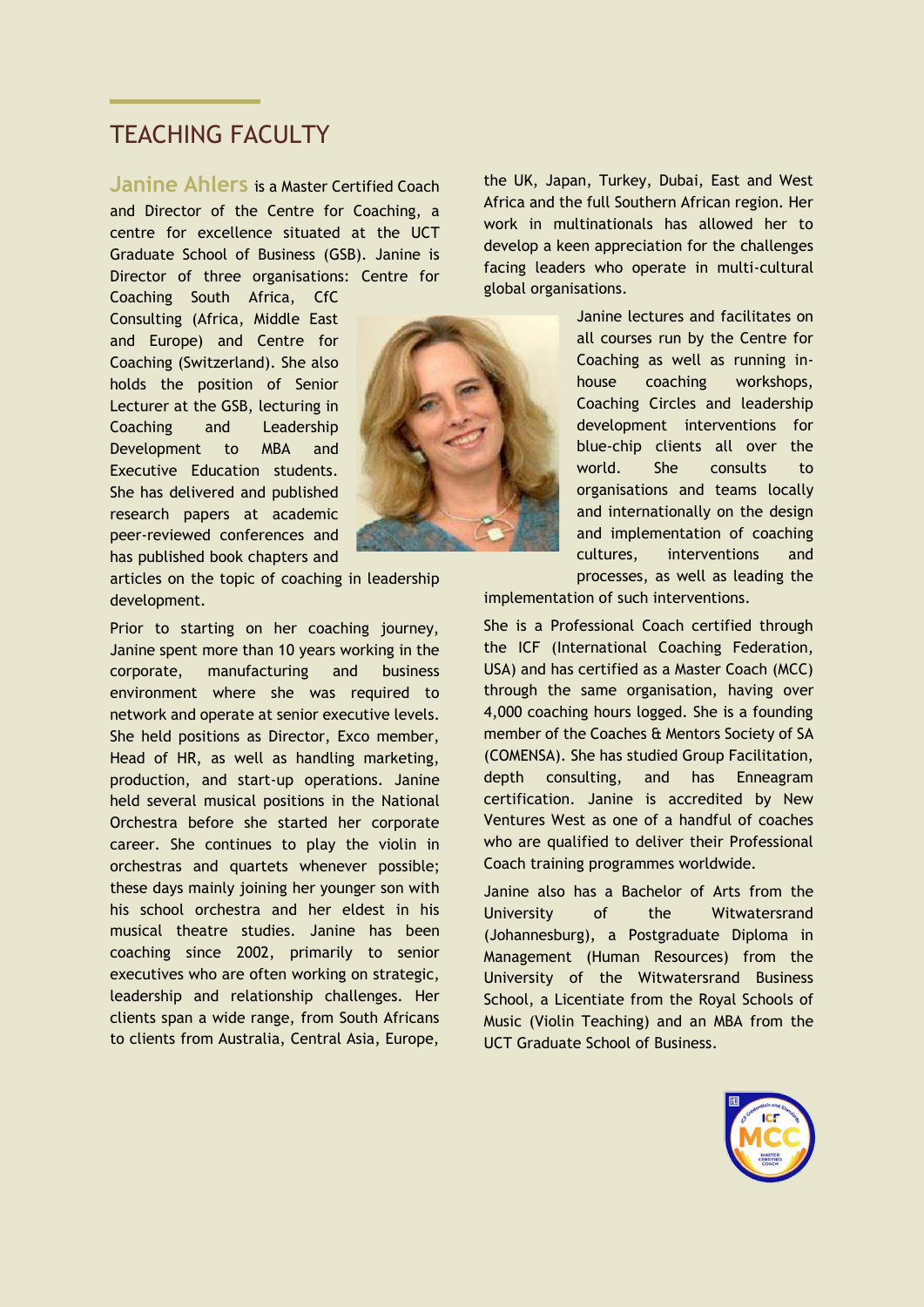**Phetsile Dlamini** is a PCC, certified integral coach through New Ventures West (NVW) and University of Cape Town (UCT) Graduate School of Business (GSB) Centre for Coaching (CfC). She is an Associate to the CfC, facilitating and coaching individuals and groups. She is part of the faculty that co-

facilitates their leadership development programmes, workshops and 6-month public and private Coaching for Development course. She also mentors on the year-long PCC course.

#### **Previous background**

Phetsile has over 19 years working within the development

finance industry promoting financial inclusion in developing markets. She has operational experience with credit and insurance products targeted at lower-income markets, small and micro enterprises and the agricultural sector. She has worked for DAI, an international global development consulting company, on various assignments in Africa. Phetsile has managed business portfolios at Hollard, working within the business development division and across both the life and short-term business units. She has consulted in the agribusiness and enterprise development space and has supported the implementation of a performance management system in a law firm. Phetsile has served as a member of the Parent Association at St Peters Preparatory and supported the transformation initiatives at the school. In 2018 she was appointed on the board of Ditikeni a broad-based Black Economic Empowerment investment holding company which over the past three years has influenced the debate about expanding the business module to maximize impact. Phetsile has also advised the board on how to translate



the transformation mandate to align it with the company vision.

#### **Coaching work**

Phetsile has been formally involved in coaching since 2015 when she enrolled on the Associate Coaching Course. Before that, she had always

> mentored and coached colleagues and teammates during her working career until she left in pursuit of her coaching qualification. Since then, she has been involved in executive coaching and facilitation through the Centre for Coaching and other organisations. She has worked on team effectiveness and cohesiveness interventions, developing a diverse and inclusive

culture in both teams and on an organisational level. She recently started designing a coaching and self-awareness programme and writing articles in this field. Phetsile has been involved in various graduate development programmes at BMW, Ejoobi, St Peters Preparatory and Molefe Dlepu, ensuring the inclusion of personal development, transitioning into the world of work and career planning.

#### **Educational background**

- UCT Graduate School of Business, Centre for Coaching; Associate and Professional Coaching Courses, 2015 & 2017.
- Art & Science of Co-Facilitation, ORSC, 2017.
- MBA, University of Durham Business School, Durham, UK, 1999.
- BA, Social Science (Industrial Psychology & Psychology), University of Natal, 1997.
- Diploma, Project Management, Damelin Management School, Swaziland, 1998

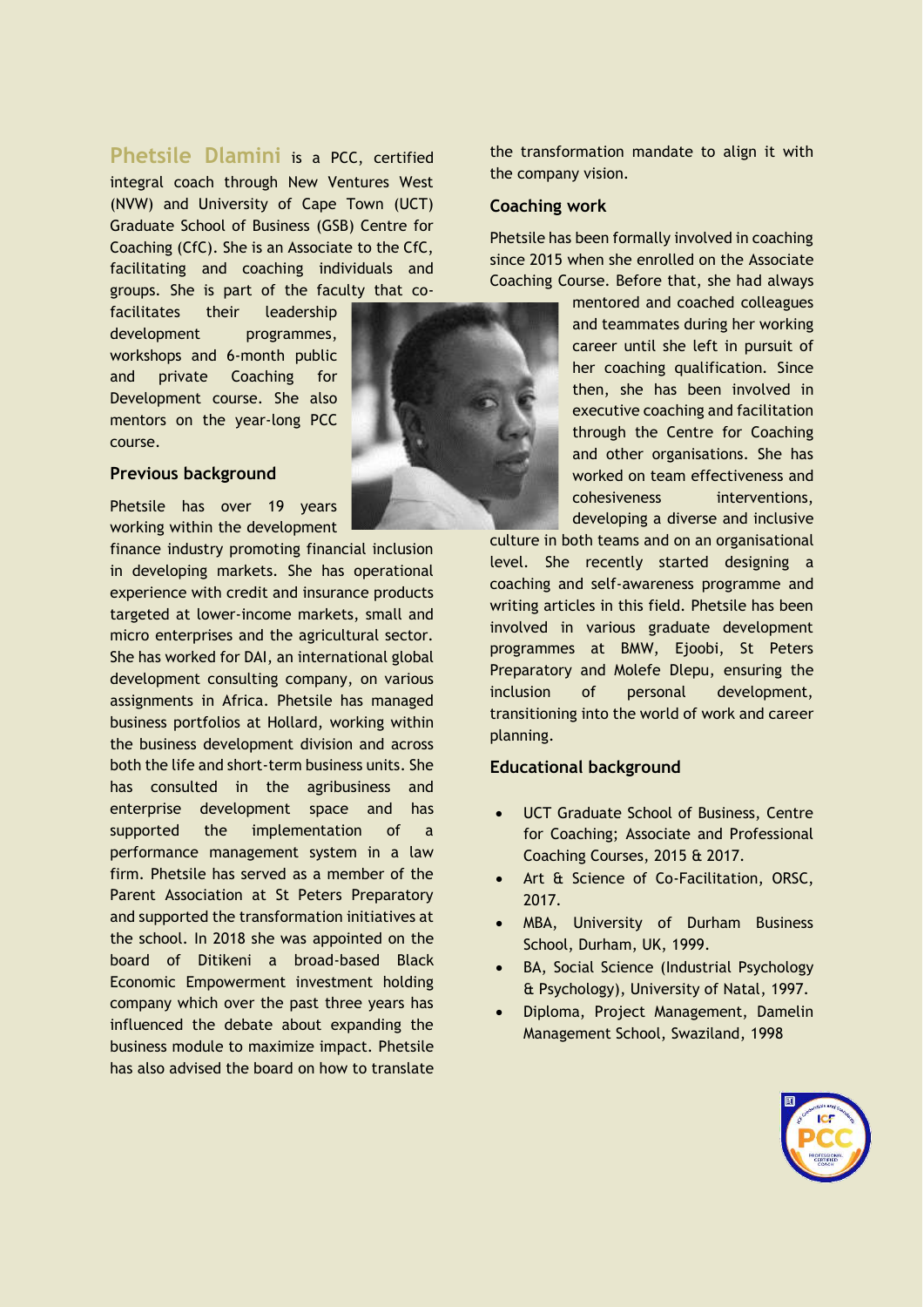### **Nothemba Mxenge** is a PCC certified

Integral Coach® through USA-based New Ventures West and the UCT Graduate School of Business' Centre for Coaching. She is also a qualified Results Coaching System Coach, a Multiple Brain Integration Coach and a certified Enneagram Practitioner.

She has been coaching since 2013 through her practice Epiphany Coaching & Consulting Pty (Ltd), which empowers individuals, teams and organisations to live life purposefully, consciously and meaningfully.

Nothemba is a Senior Associate Consultant with Legitimate Leadership Consulting.

#### **Previous background**

Nothemba began her career as a brewing technical trainee at South African Breweries (SAB), where she quickly advanced as a production team leader, business area manager, process engineer to a senior leader responsible for World Class Manufacturing (WCM) strategy implementation, entrenchment and sustainment.

She therefore has vast expertise in continuous improvement or lean principles, tools, techniques and methodologies, utilising them to attain operational excellence. She later joined AEL Mining Services as Group Manufacturing Excellence Manager responsible for the crafting of and deployment of the organisation's operational excellence agenda.

Her corporate career in technical, managerial and leadership roles built a solid foundation in business leadership, personal development, change & performance management, project leadership, learning & development and continuous improvement.

#### **Coaching work**

Nothemba has over 1,500 hours of coaching various corporate clients, from directors and senior executives to first line managers. Her corporate coaching has focused on leadership development, culture transformation, managing team dynamics and conflict, managing diversity, etc.

> She is also passionate about coaching individuals who want to effectively orient themselves into new roles and relationships (both personal and professional), to improve their overall performance and wellbeing. She facilitates team dynamic / building workshops using the Enneagram and coaching circles.

She has worked with clients from diverse industries, such as manufacturing, mining services, automotive, financial services, finance, telecommunications, NGO / NPO, and government.

#### **Educational background**

- Bachelor of Science degree in Chemical Engineering (UCT)
- Master's in Business Leadership, MBL (School of Business Leadership, SBL)
- Certificate in Management Development (UCT)
- Certificate in Brewing from the Institute of Brewing & Distilling (UK)
- Results Coaching System Certificate, Neuroleadership Group
- Multiple Brain Integration Techniques Coaching certificate (mBIT International)
- Associate Coaching Course (ACC) and Professional Coaching Course (PCC), Centre for Coaching, UCT GSB and New Ventures West (USA)
- Enneagram Practitioner



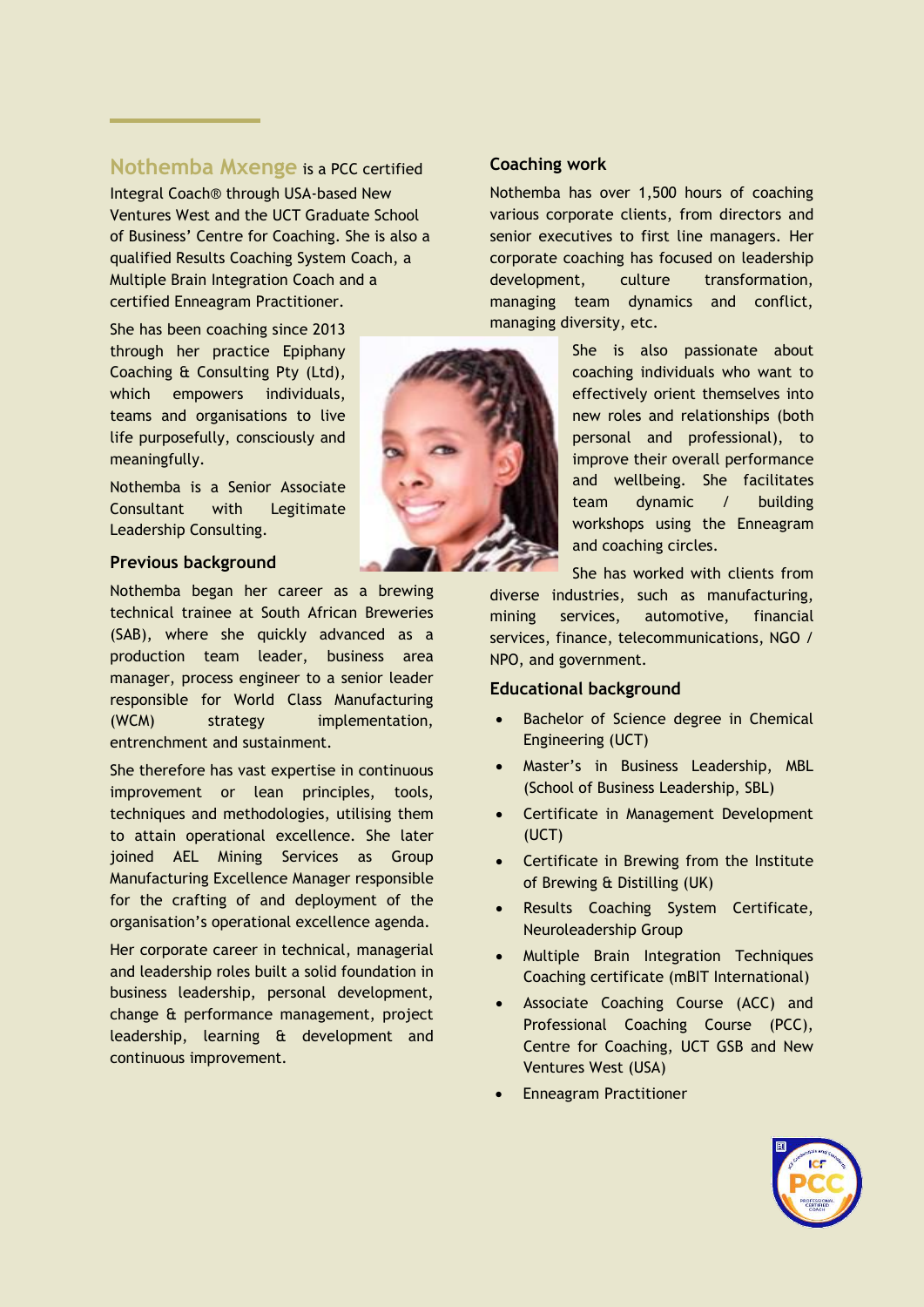# COURSE CREDENTIALS AND ACCREDITATION



The Centre for Coaching is based at the UCT Graduate School of Business (GSB) – one of Africa's leading business schools. Its courses form part of the GSB Executive Education suite of offerings and are informed by both academic rigour and coaching practice.

[www.gsb.uct.ac.za](file:///D:/Documents/Clients/Centre%20for%20Coaching/NV1514%20-%2023.10.20%20-%20CfD%20brochure%20in%20Word/www.gsb.uct.ac.za) 



The International Coaching Federation is the leading global organization dedicated to advancing the coaching profession by setting high standards, providing independent certification and building a worldwide network of trained coaching professionals.

Under the auspices of New Ventures West, our learning partner, this CfD course is recognised by the International Coaching Federation as providing 90 Approved Coach Specific Training Hours (ACSTH).

On completion of both CfD and PCC, you will have 286 Approved Coach Specific Training Hours. This fulfils the ICF coach educational requirement to apply for Master Certified Coach (MCC) Credentials with the ICF.

For more information on how to become or find an ICF-credentialed coach, please visit

[www.coachingfederation.org](http://www.coachingfederation.org/) 



New Ventures West (NVW), one of the leading coaching schools in the USA, founded in 1987, is a San Francisco based organisation dedicated to having people be both effective and fulfilled in their work as integral coaches.

[www.newventureswest.com](http://www.newventureswest.com/)



Launched in April 2006, Coaches and Mentors of South Africa (COMENSA) is an inclusive, umbrella professional association for individual and corporate providers, buyers and trainers of coaching and mentoring services.The Centre for Coaching is a registered Training Institution and Coaching/Mentoring Company member of COMENSA. The Centre for Coaching course leaders Janine Ahlers, is also a member.

[www.comensa.org.za](file:///D:/Documents/Clients/Centre%20for%20Coaching/NV1514%20-%2023.10.20%20-%20CfD%20brochure%20in%20Word/www.comensa.org.za)